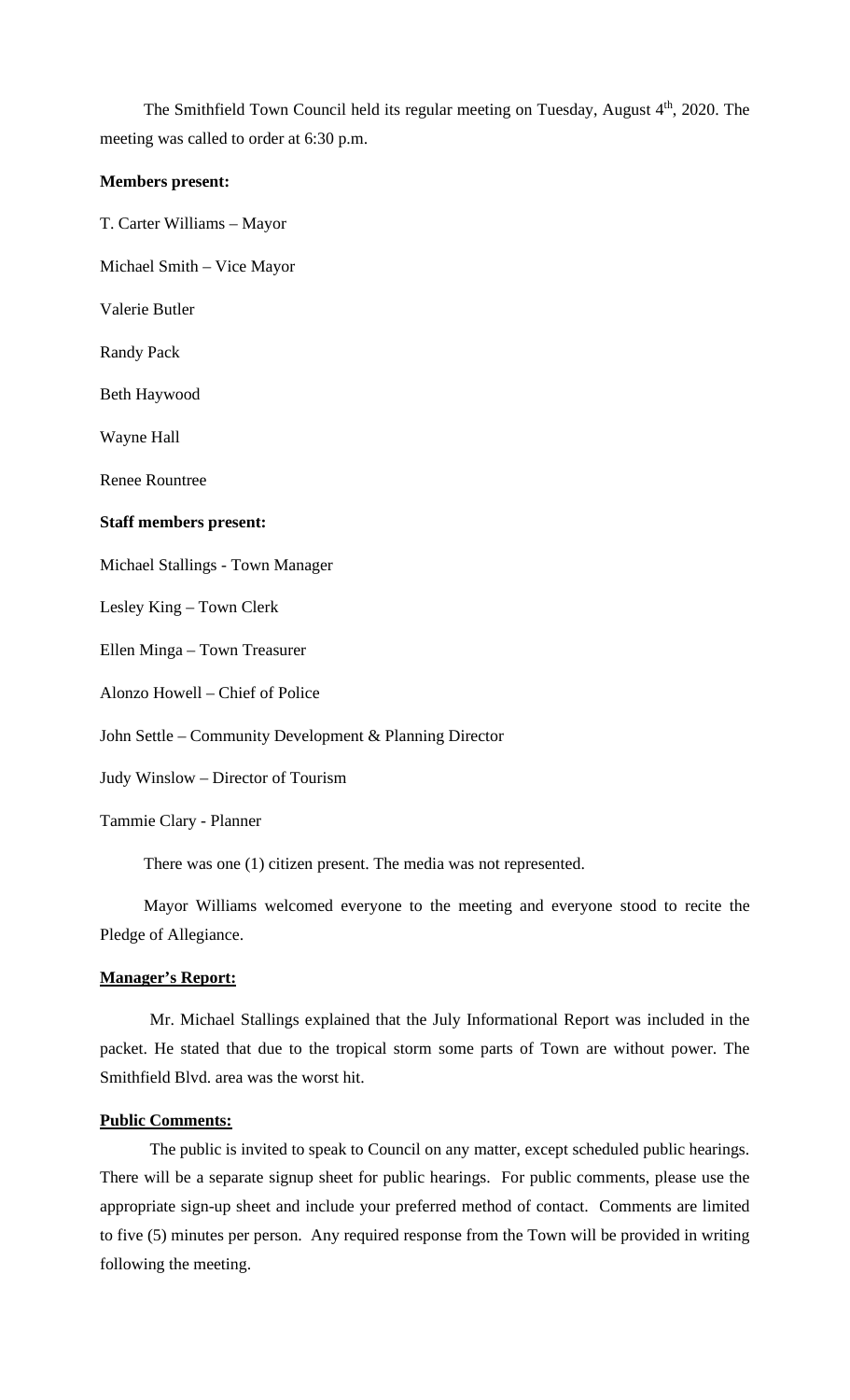There were no public comments.

## **Council Comments:**

There were no Council comments.

### **Consent Agenda:**

Mayor Williams asked if any Council member would like to pull any consent agenda item for further discussion. None were pulled.

# **C1. Motion to Amend the Smithfield Design Standard to Add Section 5.2 – Wastewater Pumping Stations and Appendix F – Work in Town Right-of-Ways.**

Vice Mayor Smith explained that this item will help clarify during the bidding process.

# **C2. Motion to Authorize the Advertisement of a Public Hearing for the Refinancing of the 2017 Note.**

Councilman Pack explained this would be to obtain better rates.

**C3. Resolution Authorizing the Issuance and Sale of the General Obligation Refunding Bond, Series 2020A-1 in an Aggregated Principal Amount not to Exceed \$1,175,000.00 and the Execution and Delivery of Certain Documents Prepared in Connection Therewith.** 

## **C4. Invoices Over \$10,000.00 Requiring Council Authorization**:

| a. AllFirst LLC               | \$69,874.40 |
|-------------------------------|-------------|
| b. Kimley Horn & Associates   | \$24,087.87 |
| c. Virginia Retirement System | \$15,063.51 |

Councilman Pack explained that the invoice for AllFirst LLC is for various valves, flow monitoring, and software upgrades. The Kimley Horn & Associates invoice is for intersection improvement project. The last invoice is for the Virginia Retirement System which is a Line of Duty Fund. It will provide a little extra in VRS for the Town's active duty police officers.

**C5. Appropriation Amendment Resolution for FY 2019/2020 for Cares Act Funding Reimbursement in an Amount of \$20,170.16.**

**C6. Appropriation Amendment Resolution for Projects not Completed in FY 2019/2020.**

# **C7. Resolution to Reclassify a Portion of Cedar Street from Limited Access Rightof-Way to the Urban Maintenance System.**

Councilwoman Haywood explained that VDOT stated it is a limited access right-of-way. VDOT would like for it to be reclassified as the Urban Maintenance System which will put the Town in compliance with VDOT.

## **C8. Motion to Renew the Lease for 315 Main Street.**

Councilwoman Butler explained that the lease expired on June 30<sup>th</sup>, 2020. She recommended renewal.

## **C9. Motion to Renew Demolition Contract with WACO, Inc.**

Councilwoman Butler explained that WACO, Inc. handles the demolition for the Pinewood Heights Project.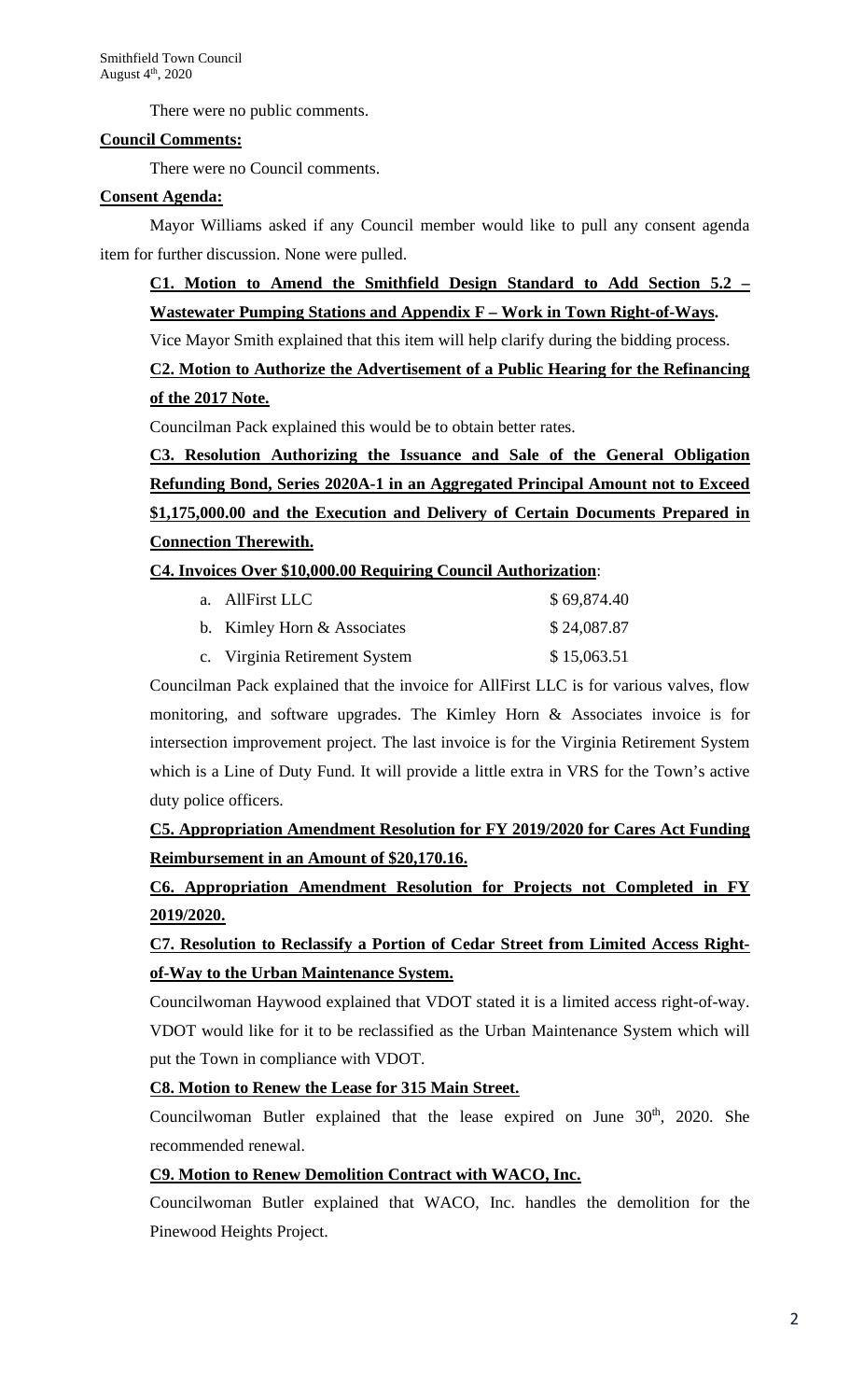Councilman Pack made a motion to approve the consent agenda items as presented. Councilman Hall seconded the motion. Mayor Williams called for the vote.

On call for the vote, seven members were present. Councilwoman Rountree voted aye, Councilman Hall voted aye, Councilman Pack voted aye, Councilwoman Butler voted aye, Councilwoman Haywood voted aye, Vice Mayor Smith voted aye, and Mayor Williams voted aye. There were no votes against the motion. The motion passed.

### **Public Hearing: Zoning Ordinance Amendment – Home Occupation:**

The Community Development and Planning Director reported that a number of Town residents in the Attached Residential (AR), Multi-Family Residential (MFR), and Residential Office (RO) zoning districts have inquired with Town staff about establishing "professional offices" in their homes. Professional offices are currently classified under Smithfield Zoning Ordinance (SZO) Section 2.U.15.f as home occupation uses. Unfortunately, and pursuant to SZO Sections 3.E.C.13, 3.F.C.18, and 3.G.C.15, home occupation uses are only permissible in the AR, MFR, and RO districts following the successful acquisition of a Special Use Permit (SUP) from the Town Council. In order to ease the burden on residents and prospective business owners, Town staff have initiated a text amendment to Article 2 of the SZO which would allow residents in all zoning districts to establish "professional offices" in their homes without having to obtain an SUP from the Town Council. Additionally, by removing "professional office" from the uses listed in SZO Section 2.U.15 as requiring a home occupation permit, residents will now be able to establish professional offices in their homes without the additional hassle of obtaining a home occupation permit, provided they have acquired a business license from the Town Treasurer's Office, and all other standards applied to home occupation uses are fulfilled. The bulk of the language proposed in this text amendment would appear as SZO Section 2.U.17, which would read: *Nothing in this Ordinance shall preclude an owner/occupant from having a professional office within their home. A professional office shall be excluded from obtaining a home occupation permit from the Planning and Zoning Administrator, so long as a business license is obtained from the Town, and all other applicable standards of this Section have been met*. At its Tuesday, July 14<sup>th</sup>, 2020 meeting, the Planning Commission favorably recommended this application to the Town Council, so long as the language "in excess of what is normally associated with a single-family dwelling" was removed from the proposed SZO Section 2.U.18. The requested change has been made. Town staff recommends approval as submitted.

Councilwoman Butler asked for clarification. She asked if a business could have client visit with the new text amendment or would they have to get a special use permit. Mr. Settle explained that, with the new text amendment, if they had client visits then they would have to get a special use permit. The Planning Commission did not want client visits to adversely impact the surrounding residential area. Mr. Settle explained that the text amendment puts the power of regulating it into the hands of the Planning Commission and Town Council.

Mayor Williams asked if a contractor would be able to park equipment at a home. Mr. Settle explained that there are other existing ordinances in place to prevent onsite storage.

Mayor Williams opened the public hearing. He asked if anyone would like to speak for or against the text amendment. Hearing none, he closed the public hearing.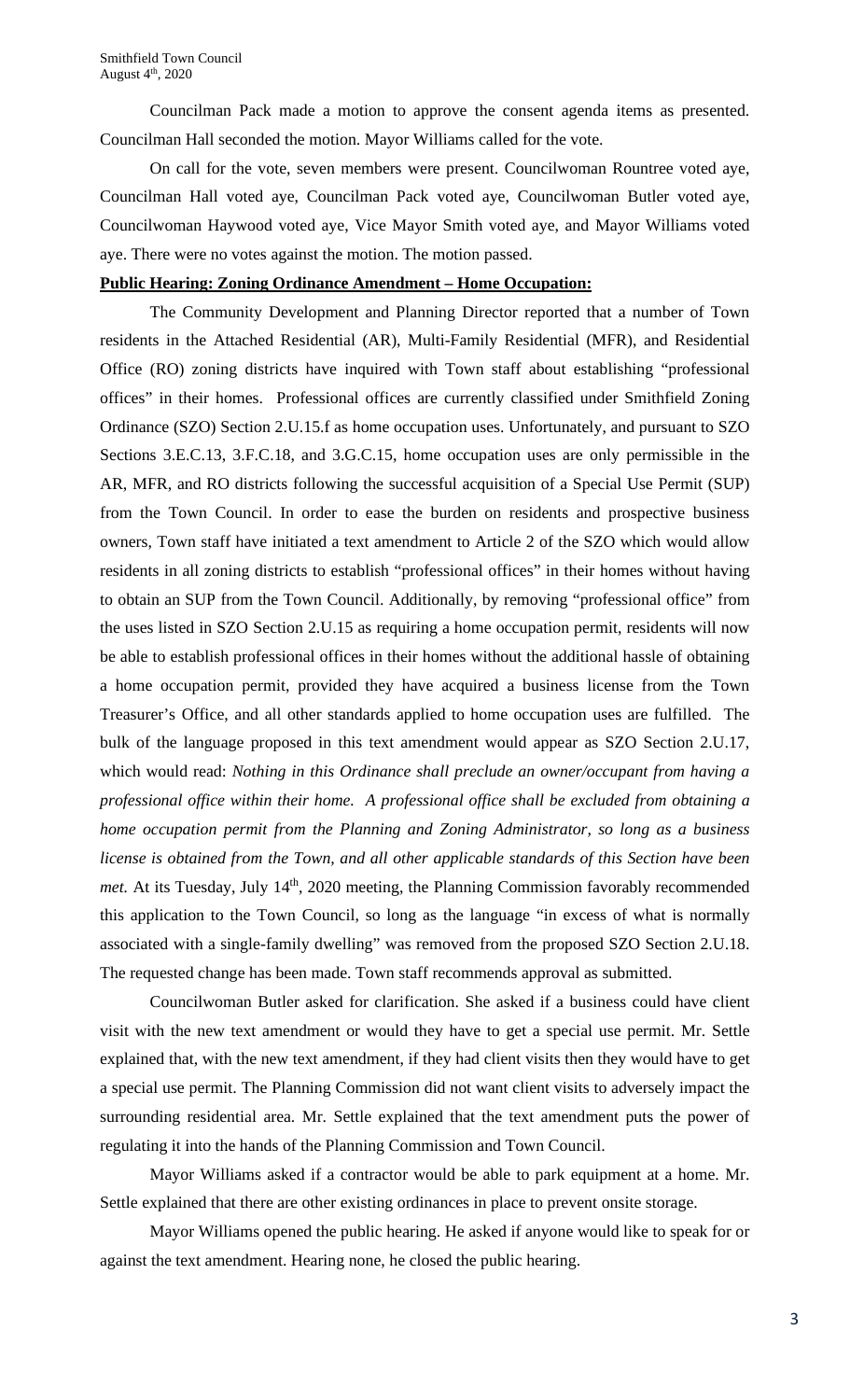Councilman Pack made a motion to approve the Zoning Ordinance amendment for home occupation as presented. Councilman Hall seconded the motion. With no further discussion, Mayor Williams called for the vote.

On call for the vote, seven members were present. Councilman Pack voted aye Councilwoman Rountree voted aye, Vice Mayor Smith voted aye, Councilwoman Haywood voted aye, Councilwoman Butler voted aye, Councilman Hall voted aye, and Mayor Williams voted aye. There were no votes against the motion. The motion passed.

#### **Public Hearing: Zoning Ordinance Amendment – Signage:**

The Community Development & Planning Director explained that, over the course of the past year, Town staff have been tasked with rigidly interpreting, administering, and enforcing the Town's sign ordinance. In particular, temporary signage has emerged as a high priority concern for Town staff, the Town Council, as well as the general public. Through this task, Town staff have had the opportunity to work with countless business owners, event organizers, political candidates, and an assortment of community figures- all of these interactions have assisted tremendously in forming Town staff's understanding of the strengths and weaknesses of the existing sign ordinance. Through the input of the aforementioned groups and individuals, Town staff became convinced that the existing sign ordinance was not only in need of revisions- it was in need of replacement altogether. To better serve, enable, and protect the property owners, businesses, and residents of the Town, Town staff propose the complete repeal and replacement of the sign ordinance- Article 10 of the Smithfield Zoning Ordinance (SZO). Additionally, revisions are proposed for Articles 3.L & 3.R of the SZO. Collectively, these amendments to the SZO are intended to achieve the following:

- (1) The consolidation of all language regulating signage into Article 10 of the SZO. Currently, there are three different Articles (3.L, 3.R & 10) in which signage is regulated. This has proven problematic, as property owners in certain zoning districts and overlays seeking guidance on the permissibility of their proposed signage are caused to consult three different Articles for clarification. Articles 3.L & 3.R, the only Articles outside of the sign ordinance addressing signage, are also inconspicuously-named, causing the signrelated language contained therein to appear hidden or conniving. The proposed revisions to these Articles migrates this language into Article 10, effectively turning Article 10 into the "one stop shop" for Town signage regulations.
- (2) Another reason inspiring the replacement of the sign ordinance is the widespread duplication of language contained in the existing ordinance. In many cases, regulations that would apply to all sign types in all zoning districts is restated in each section outlining the restrictions in each zoning district. To shorten the overall length of the sign ordinance, and to make its use less arduous for both Town staff and residents alike, many sections of the old sign ordinance have been removed and noted in the "general requirements for all signs" section of Article 10. The most notorious example of this is the landscaping requirement for detached signs, which is currently referenced once in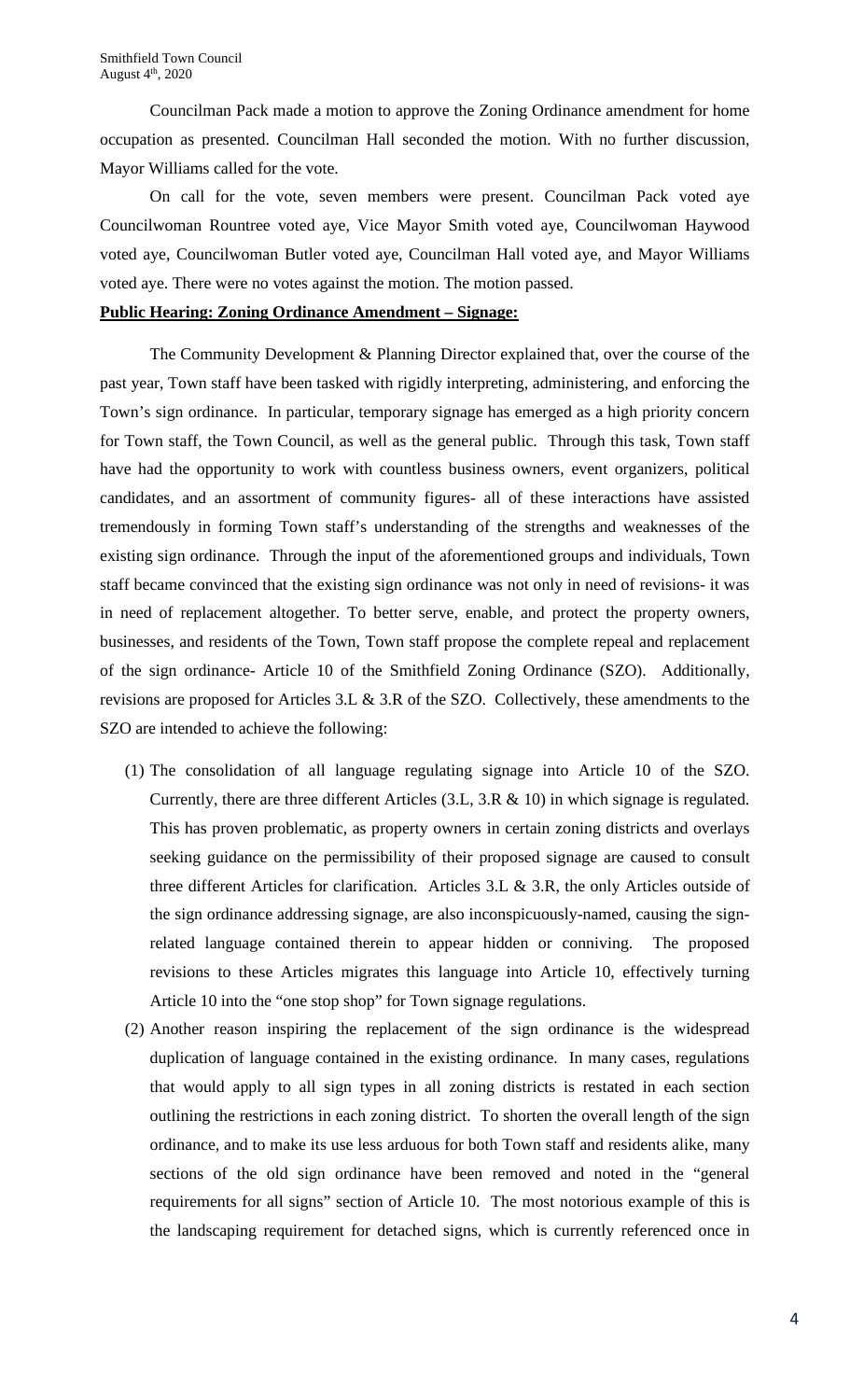Article 3.R, and twelve times in Article 10. Under the proposed revisions, it appears only once throughout the SZO.

- (3) The proposed replacement Article 10 will bring the Town's sign ordinance into compliance with the *Reed, et al. v. Town of Gilbert, Arizona, et al. (2015)* decision. As a result of this United States Supreme Court case, sign ordinances are now prohibited from containing any language which may be considered content-based. This decision was decided (in part) to preserve the first amendment rights of Americans when expressing thoughts, opinions, etc. through signage. The most evident language contained in the proposed Article 10 that seeks to remedy the Town's noncompliance with this decision is contained in the "purpose and intent" section of the ordinance. Additionally, any language throughout the ordinance which could be construed as being "content-based" was removed or replaced. The most prevalent example of this is the replacement of language referencing a type of sign's content with the phrase "draws attention to".
- (4) Finally, and of the most interest to the general public is a sensical relaxation of Article 10, Section G- commonly referred to as the temporary sign ordinance. The proposed revisions to this section will result in the following sampling of relaxed standards:
	- a. Applicants for temporary sign permits will no longer need to pay a ten dollar (\$10) fee, regardless of whether or not their proposed signage is for a business or a nonprofit.
	- b. Temporary sign permits are only required in the instances in which the proposed signage conflicts with any of the standards contained within Article 10, Section G. This allows Town staff to review each proposed sign on a case-by-case basis to assess whether or not the proposed signage could be injurious to the health, safety, or welfare of the general public.
	- c. Off-premises temporary sign permits are not required for the posting of signage at certain "high visibility" intersections in Town, so long as the property owner at that location provides their written consent to the applicant(s), and traffic safety visibility remains unobstructed, among other standards.
	- d. Temporary signs may be erected for any duration of time, so long as that duration of time does not exceed a total of six months (continuously or cumulatively) in any calendar year. Under the current ordinance, temporary signs cannot be erected for more than thirty days- after which, the temporary sign must be removed for at least thirty days before a new temporary sign permit must be issued. This cycle cannot occur more than three times a year.
	- e. Temporary sign permits are not required for temporary signage not visible from the public right-of-way. Under the current ordinance, these signs are not exempt.
	- f. Temporary signs directing attention to matters of personal expression (i.e. political campaigns, religious beliefs, etc.) are finally and officially exempted from requiring a temporary sign permit. Under the current ordinance, these signs are not exempt.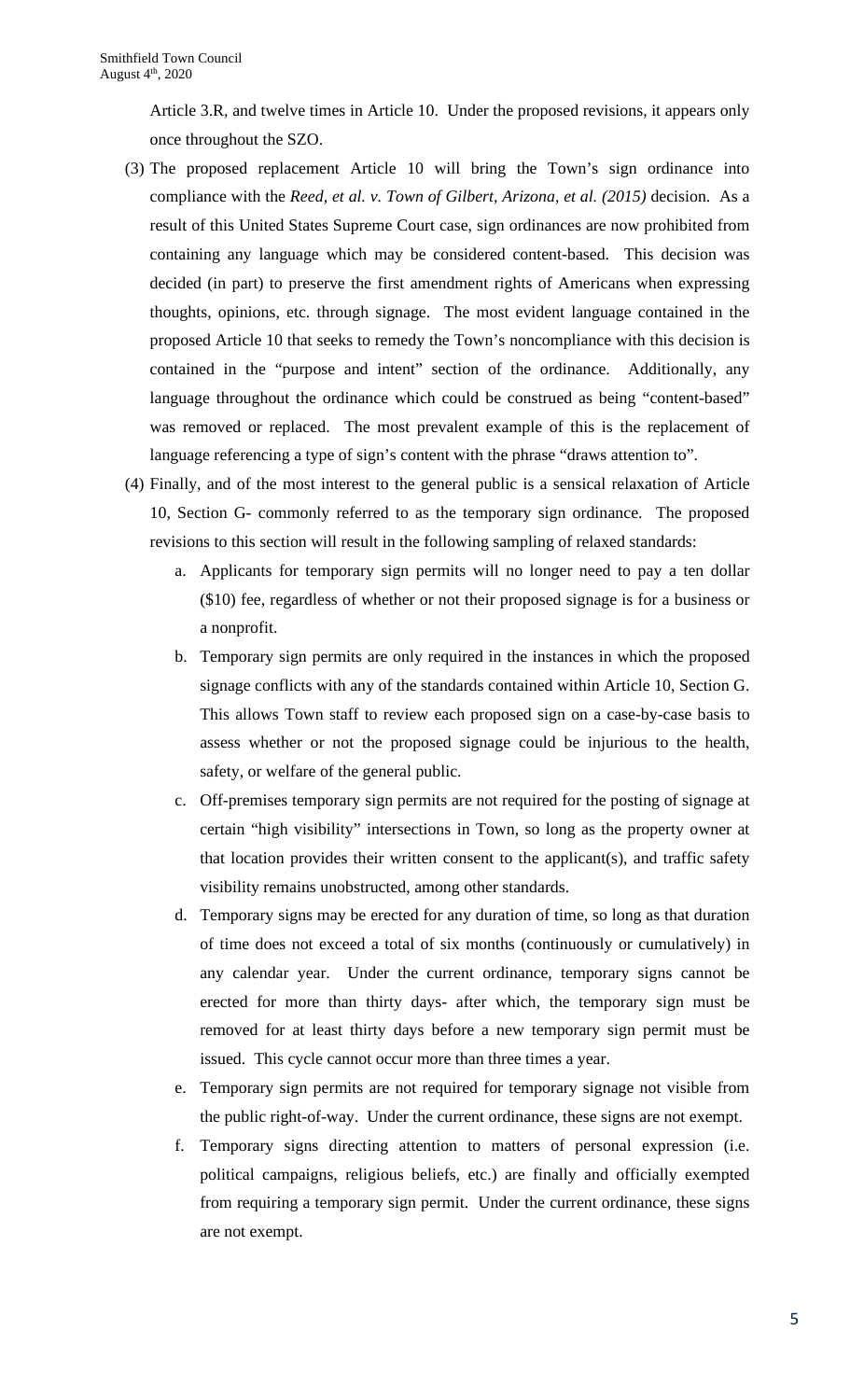g. The temporary sign ordinance is now structured in such a way that restrictions are tailored towards specific uses (i.e. car dealerships, farming operations, downtown boutiques, etc. From as early as 1998 onwards, the opposite has been a reality in Smithfield.

At its Tuesday, July  $14<sup>th</sup>$ , 2020 meeting, the Planning Commission favorably recommended this application to Town Council, so long as the maximum allowable area for "event facility signs" is increased to six square feet. The Planning Commission's requested change has been made through SZO Section 10.G.4.d.(1). Town staff recommends approval as submitted.

Mayor Williams asked about the VFW fundraising signs in particular. Mr. Settle explained that the VFW signs would be classified as reoccurring signs. A temporary sign permit is needed but there would be no fee. Most of the locations where the VFW places the signs is classified as high visibility intersections such as Nike Park, Battery Park, and South Church Street. In those locations, signs can be posted without a permit.

Mayor Williams opened the public hearing. He asked if anyone would like to speak for against the signage amendment. Hearing none, he closed the public hearing.

Councilman Pack made a motion to approve the Zoning Ordinance amendment changes as presented. Vice mayor Smith seconded the motion. Mayor Williams called for the vote.

On call for the vote, seven members were present. Councilman Hall voted aye, Councilwoman Haywood voted aye, Vice Mayor Smith voted aye, Councilman Pack voted aye, Councilwoman Butler voted aye, Councilwoman Rountree voted aye, and Mayor Williams voted aye. There were no votes against the motion. The motion passed.

# **Public Hearing: Establish a New Line of Credit with Farmers Bank for Utility Capital Needs:**

The Town Treasurer explained that the public hearing is for issuance of new debt to address the capital needs of the Town's public utilities as adopted in the FY 2020/2021 budget. Town staff have been working with Davenport and Company to review the Town's financial position. During the process, RFP's were put out for existing and new debt in order to take advantage of low interest rates and to eliminate balloon payments. For the new debt under consideration, Farmers Bank offered the most favorable alternative. Six banks responded to the RFP. The alternative is an interim line of credit not to exceed \$1,650,000.00 at an interest rate at 1.45% per year. The Town would pay interest only on the funds that are drawn down with a maturity rate October  $1<sup>st</sup>$ , 2023. It gives the Town the option of drawing only the funds that are needed. The Town would not be locked down to a defined principal amount at this time. As a reference, the Town has budgeted \$2,008,000.00 in utility capital repairs and replacement for FY 2020/2021 which includes: the sewer line replacement on Grace Street of \$600,000.00, water main replacement on Grace Street of \$600,000.00, water main repair for the Cypress Creek Bridge of \$50,000.00, truck with crane lift body of \$75,000.00, PLC and equipment for the RO Plant of \$50,000.00, and storage tank maintenance and repairs on South Church Street for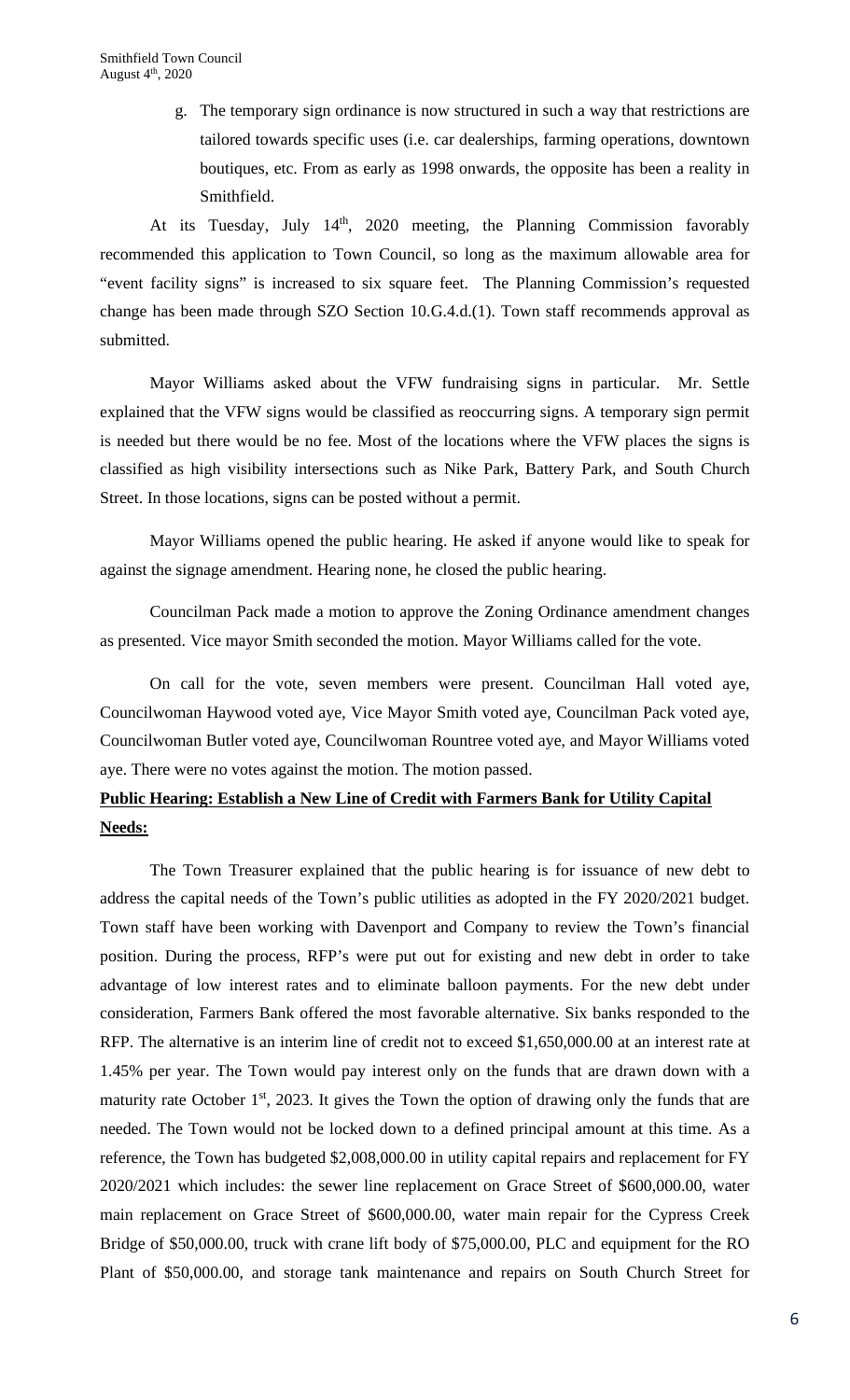\$633,000.00. There are cash reserves in the form of escrow funds from prior year collections of Availability Fees and Pro-rata Share Fees. The intention is to use some of that for capital repairs and replacement; but the Town does not want to deplete those funds. The line of credit would give the option for financing.

Mayor Williams opened the public hearing. He asked if anyone would like to speak for or against the line of credit. Hearing none, he closed the public hearing.

Vice Mayor Smith made a motion to approve the line of credit with Farmers Bank for utility capital needs. Councilman Hall seconded the motion. With no further discussion, Mayor Williams called for the vote.

On call for the vote, seven members were present. Councilwoman Butler voted aye, Councilman Hall voted aye, Councilwoman Rountree voted aye, Vice Mayor Smith voted aye, Councilman Pack abstained, Councilwoman Haywood voted aye, and Mayor Williams voted aye. There was one abstention. The motion passed.

# **Motion to Accept the Nominating Committee's Recommendation to Fill the Unexpired Term on the Board of Historic and Architectural Review**:

Councilman Hall explained that he and Councilman Pack have spoken to Chairman Gwaltney of the BHAR. There was a recommendation of Judith Lally who resides at 226 South Church Street. Everyone reviewed her Talent Bank form.

Councilman Hall nominated Judith Lally to fill the unexpired term for the BHAR. Councilman Pack seconded the motion. Mayor Williams called for the vote.

On call for the vote, seven members were present. Vice Mayor Smith voted aye, Councilwoman Haywood voted aye, Councilwoman Butler voted aye, Councilwoman Rountree voted aye, Councilman Pack voted aye, Councilman Hall voted aye, and Mayor Williams voted aye. There were no votes against the motion. The motion passed.

### **Motion to Approve the Town Council Summary Minutes of July 7<sup>th</sup>, 2020:**

The Town Manager explained that the Town Attorney was not able to be at the meeting. They both reviewed the minutes. The Town Manager recommends the minutes for approval.

Councilman Pack made a motion to approve the minutes and Councilman Hall seconded the motion. Mayor Williams called for the vote.

On call for the vote, seven members were present. Councilman Hall voted aye, Vice Mayor Smith voted aye, Councilwoman Rountree voted aye, Councilwoman Haywood voted aye, Councilwoman Butler voted aye, Councilman Pack voted aye, and Mayor Williams voted aye. There were no votes against the motion. The motion passed.

## **New Business**:

There was no new business.

### **Old Business:**

Councilwoman Rountree updated the Town Council on the golf cart issue. She appreciated all discussion at the committee meetings with regard to the amendments that would